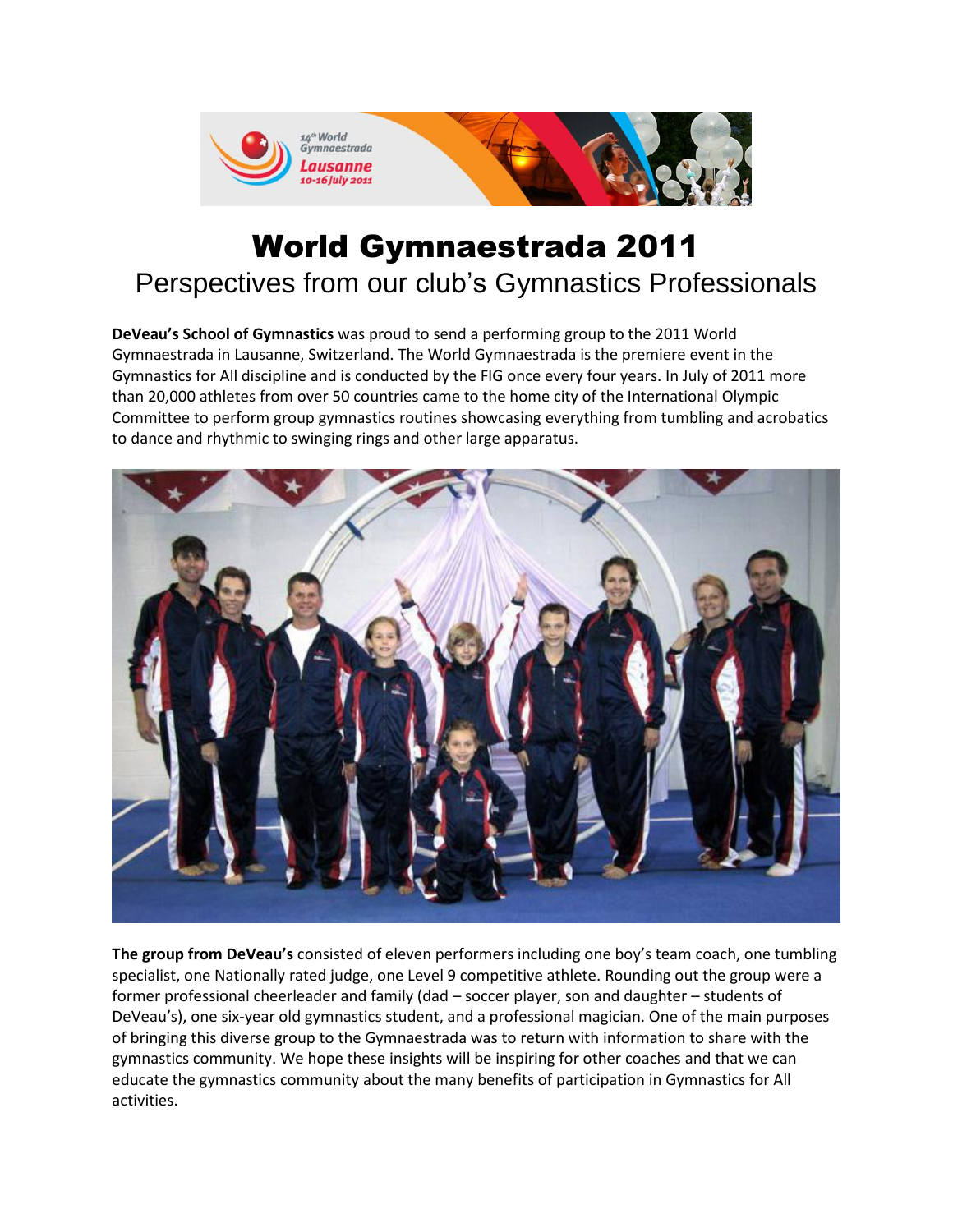

## **Coach Aaron** (boy's competitive team coach)

This being my first Gymnaestrada I wasn't quite sure what to expect. I was almost immediately struck by the power of basic gymnastics movements. As a boys coach I always strive to teach my students strong basics, knowing those basics will lead to secure high level skills. At the WG I saw highly skilled gymnasts perform simple skills in unison with amazing speed and strength. That helped me realize there is so much more to teaching basics. Complete mastery of the cartwheel is a process that can take a lifetime. I will make sure to include as many different variations of basics like cartwheels…front, side, traveling series, single arm, power, flight, etc….into my lesson plans for all of my boys from preschoolers though our national competitors.

**Coach Brian** (founder of Power Kids program for kids on the autism spectrum, tumbling specialist)

I was personally moved by all the groups which utilized athletes with special needs. The amazing integration of athletes in wheelchairs and highly skilled acrobatic gymnasts or the unified choreography of athletes with cognitive challenges was a definite highlight. My experience really proved the point that age and ability level are not limiting factors for participation in gymnastics. What is truly important is that we are all blessed with the ability to move. Everyone should celebrate this gift of movement regardless of one's gifts or challenges. As a coach of both typical and challenged students, I now realize that there are no limits. Every student can and should strive to set and attain personal goals.





#### **Mia** (competitive athlete)

Being at the Gymnaestrada helped me to realize that the world of gymnastics is much bigger than just my personal training and competition schedule. I was thrilled to show off my own skills in front of people from all around the world, but I was even more excited to see what the rest of the world considers gymnastics. I loved seeing the dance moves, the interactions of the group members, the incredible tumbling of the Danish teams, and the fabulous strength of the Swiss girls on swinging rings. I can honestly say that the experience gave me renewed excitement to continue my own training, and I'm anxious to see my Gymnaestrada friends again in Helsinki 2015.

#### **Lynn** (gymnastics judge)

I was so happy to see that participants with "struggling" cartwheels were able to be part of one of the most dynamic and inspiring routines of the Gymnaestrada. The performance by a Japanese group in the